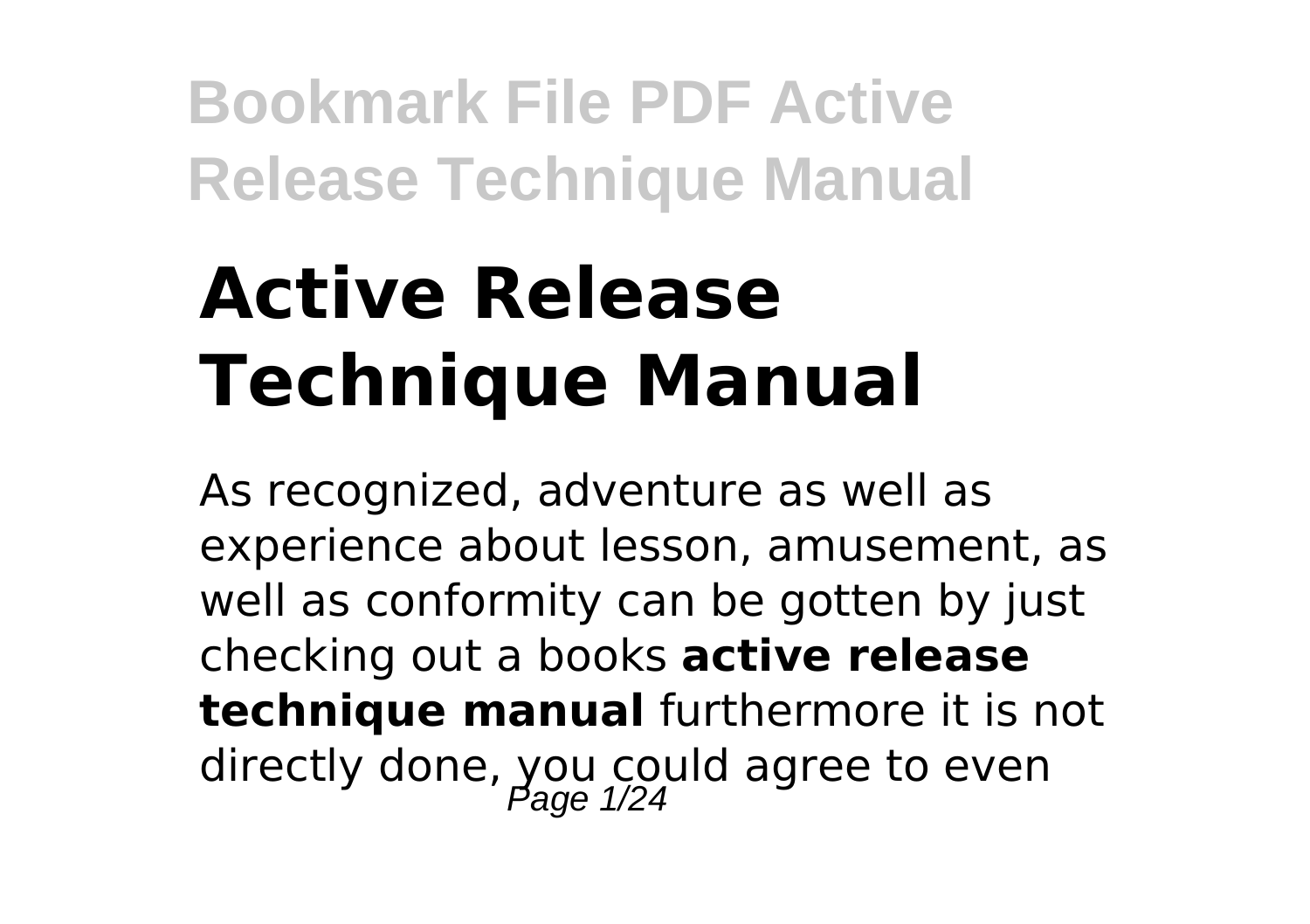more almost this life, a propos the world.

We allow you this proper as capably as easy artifice to acquire those all. We pay for active release technique manual and numerous ebook collections from fictions to scientific research in any way. in the middle of them is this active release technique manual that can be your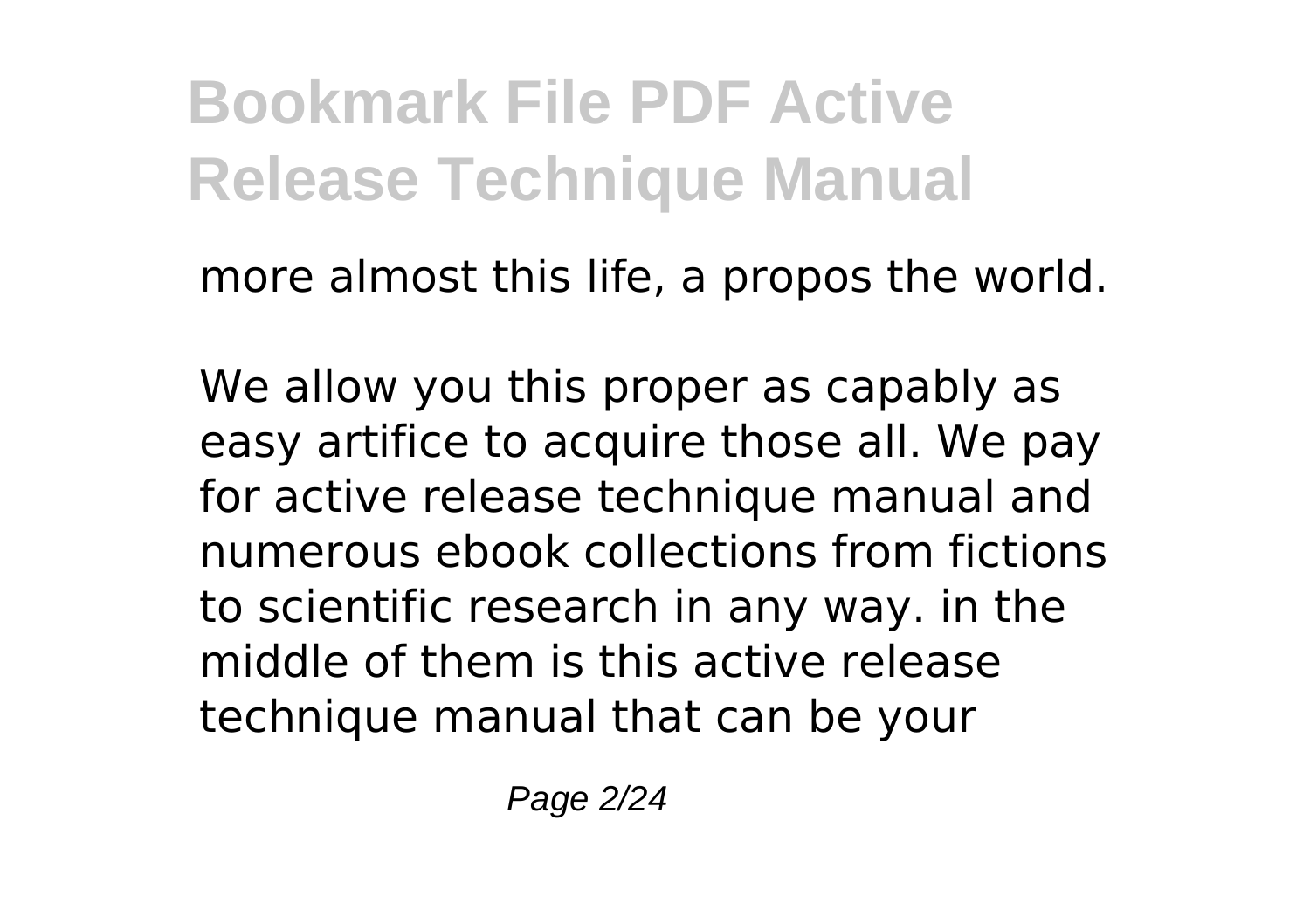partner.

Just like with library books, when you check out an eBook from OverDrive it'll only be loaned to you for a few weeks before being automatically taken off your Kindle. You can also borrow books through their mobile app called Libby.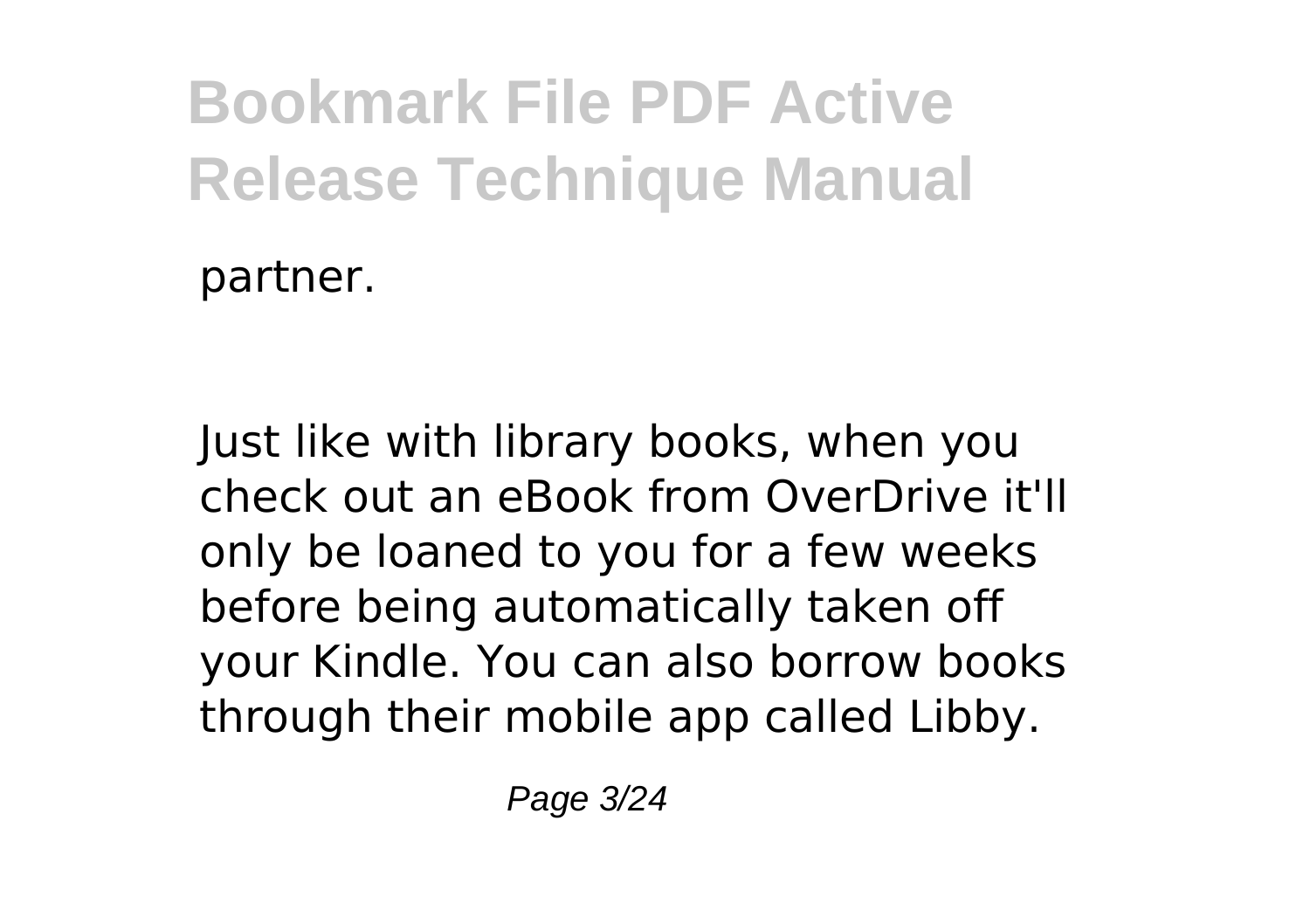#### **Active Release Technique-Subscapularis Muscle**

Active release technique is a type of soft tissue manipulation treatment used to break up scar tissue, also called adhesions. This helps prevent injuries, improve range of motion, promote flexibility, lower pain and improve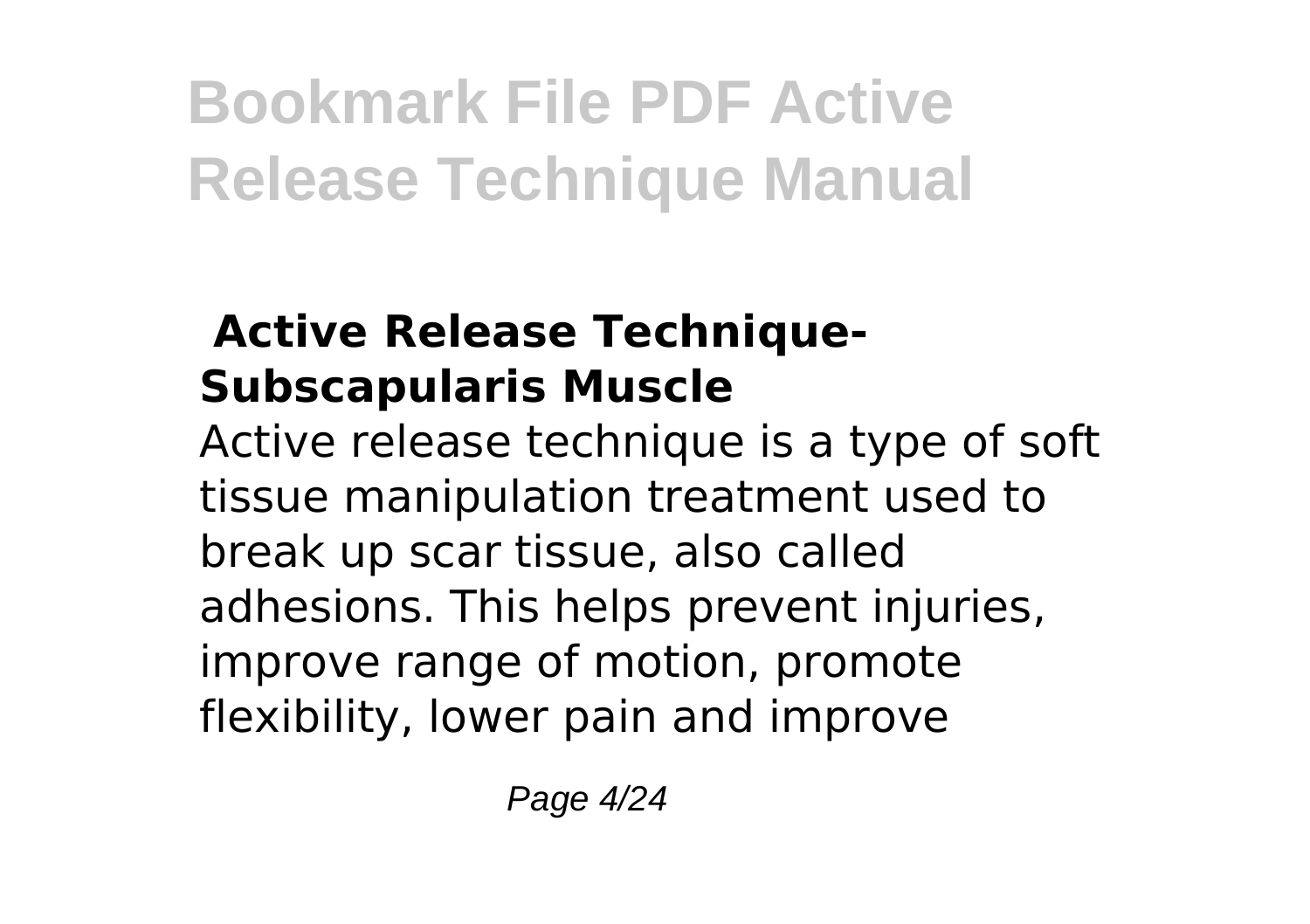recovery time in athletes.

**Effects of the active release technique on pain and range ...** What is Active Release Techniques? Active Release is a movement-oriented system of manual therapy that helps resolve a wide range of muscle, nerve and joint injuries. It is a patented system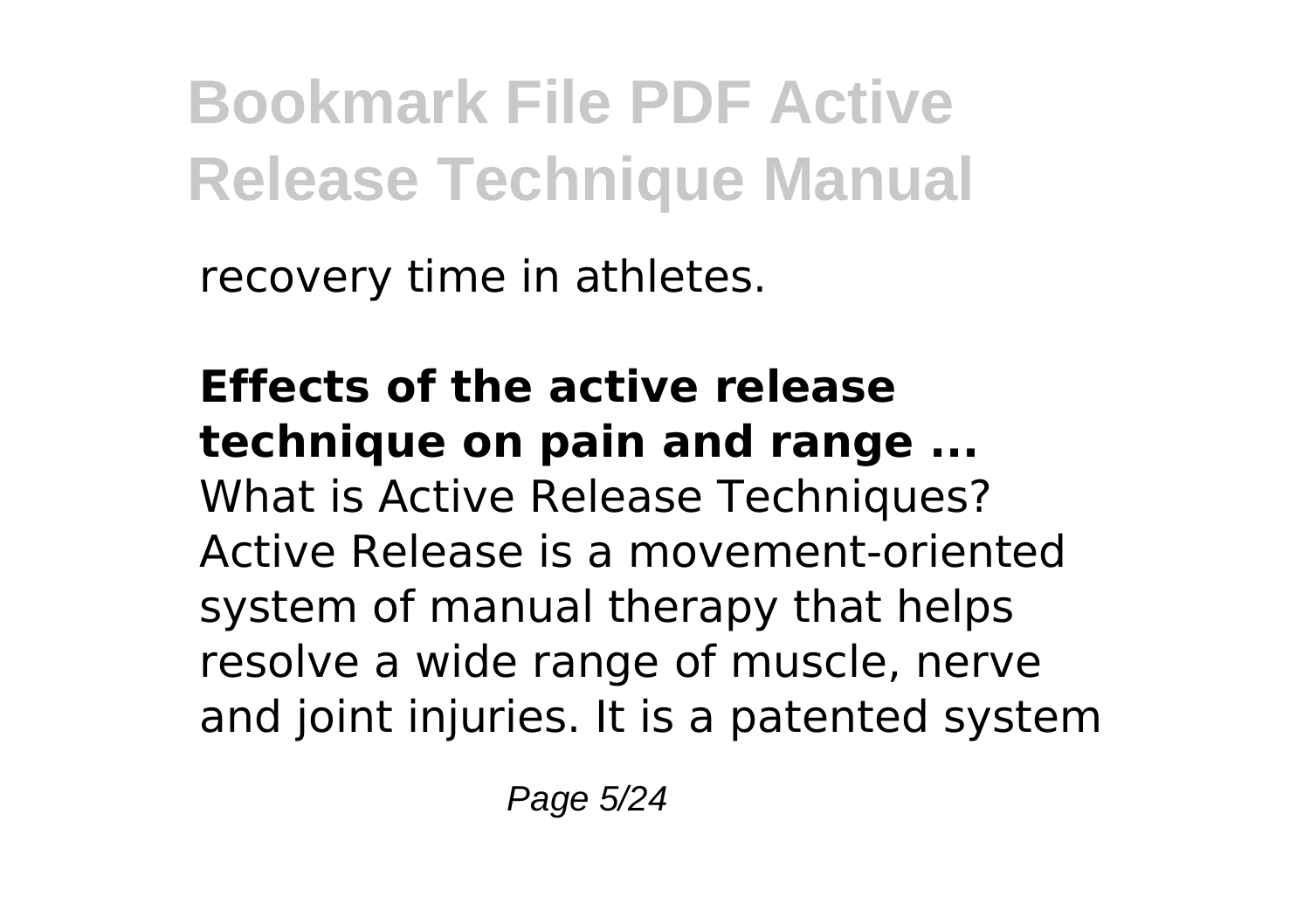developed by Dr. Leahy in the late 90s that addresses various injuries by breaking up scar tissue, releasing adhesions in and between muscles and un-trapping nerves that get stuck in muscles or impinged by bones.

#### **Active Release Treatments for Shoulder Injuries and Pain ...**

Page 6/24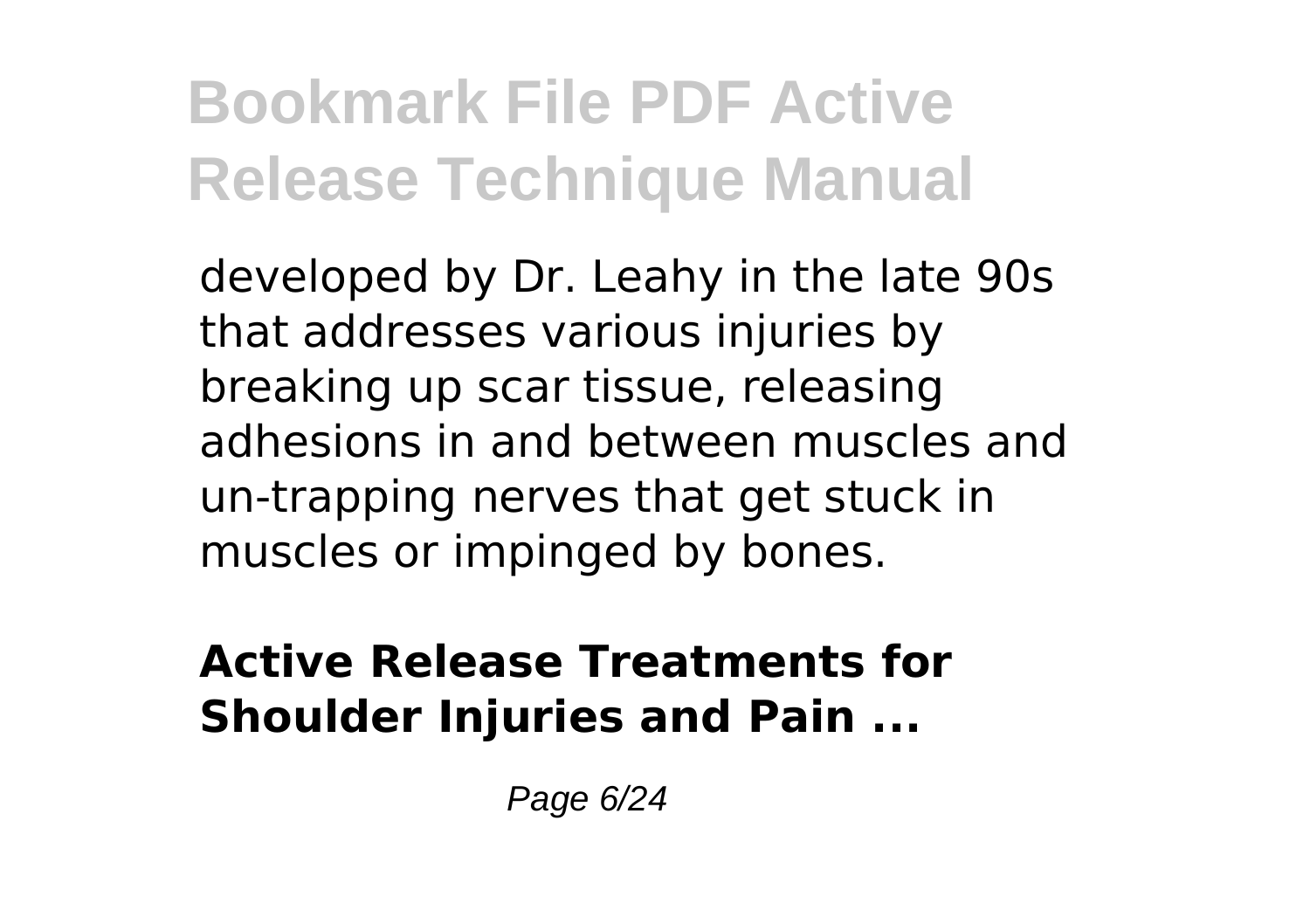Active Release Technique® (ART®) is a patented soft tissue technique that treats problems with muscles, tendons, ligaments, fascia (connective tissue), and nerves. HSS' Christopher John Anselmi Jr., DC explains the physical therapy technique.

#### **Active Release Techniques**

Page 7/24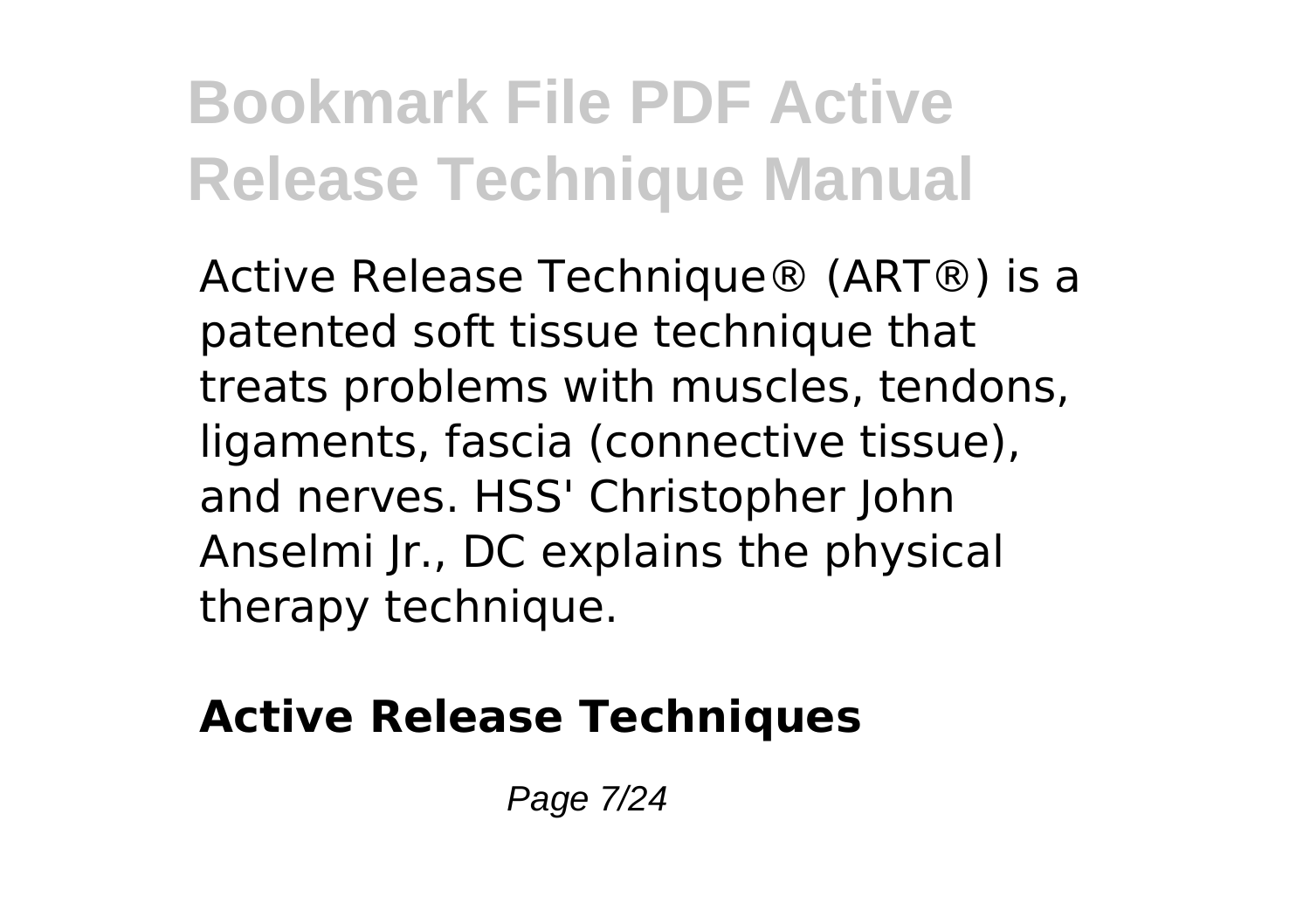The active release technique (ART) is a manual therapy for the recovery of soft tissue function that involves the removal of scar tissue, which can cause pain, stiffness, muscle weakness, and abnormal sensations including mechanical dysfunction in the muscles, myofascia, and soft tissue 10).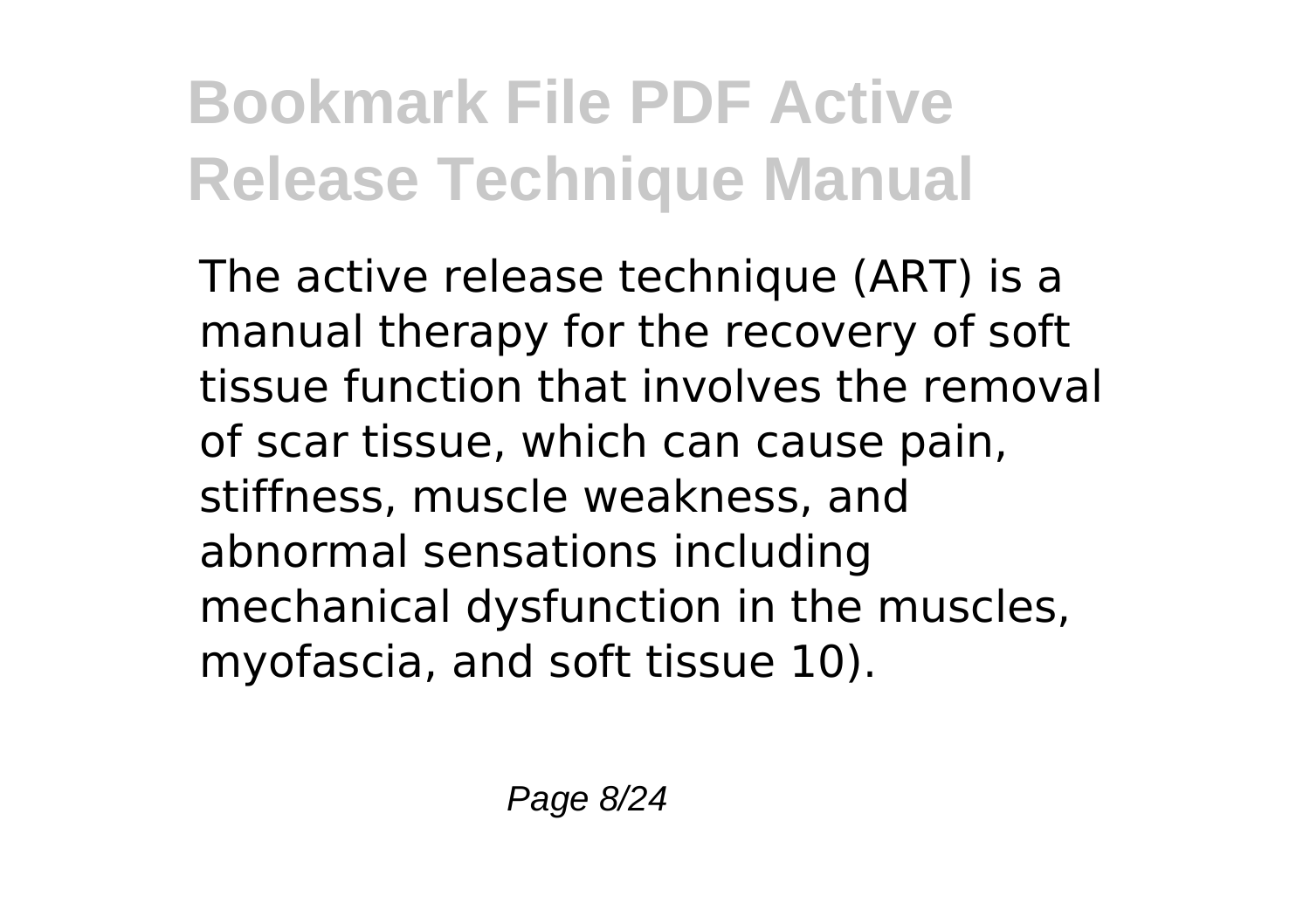#### **Active release technique for ITBS-5-5-14 - FLVC**

Active Release Technique (ART): Active Release Technique (ART) is a patented soft tissue treatment which use specified techniques to release soft tissue adhesions. It was a huge step forward in manual therapy in the early 90's. But it has it's limitations.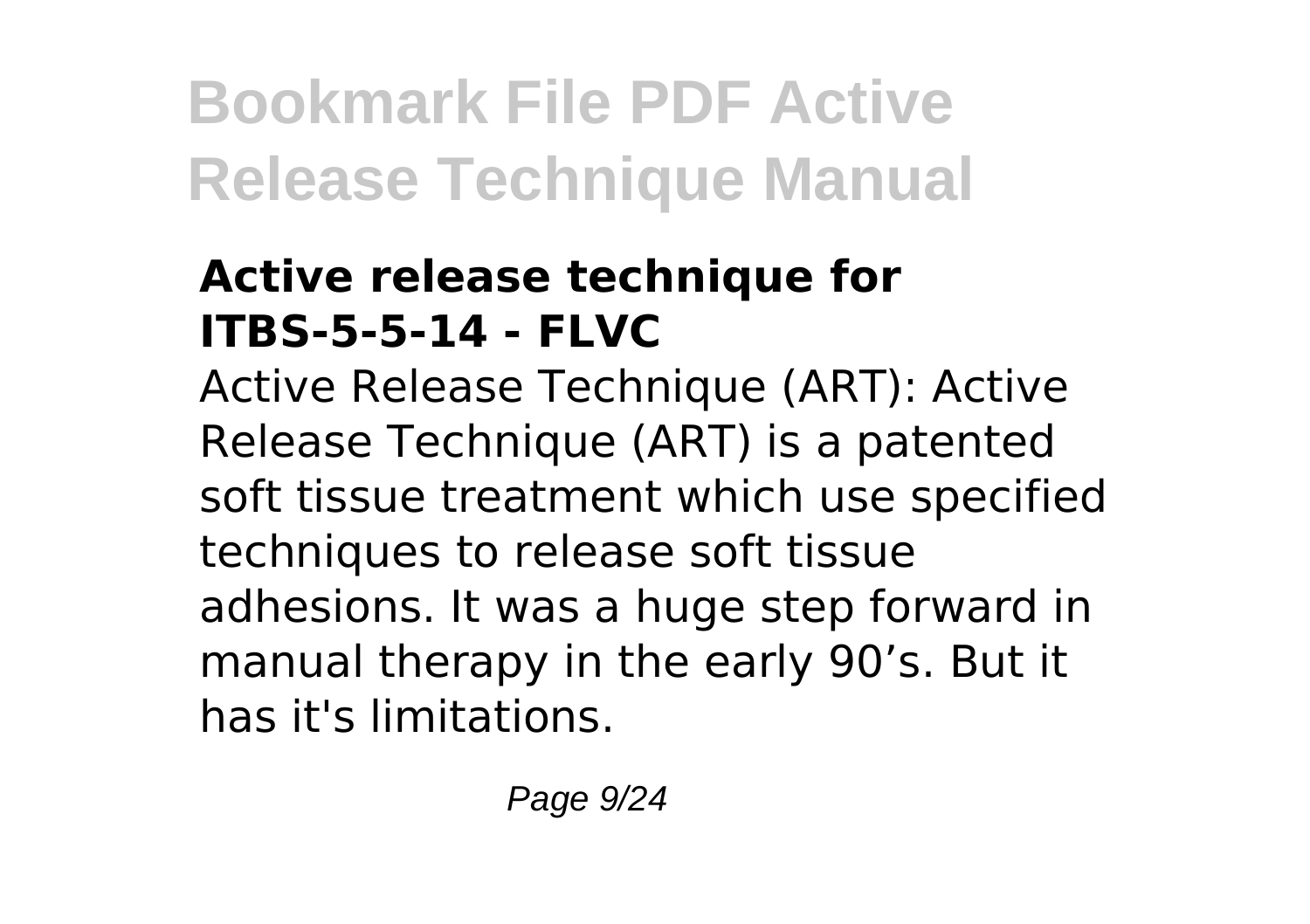**Active Release Technique Manual** Active Release Technique (ART) is a patented, state of the art soft tissue system/movement based massage technique that helps in treating problems with muscles, tendons, ligaments, fascia and nerves.

Page 10/24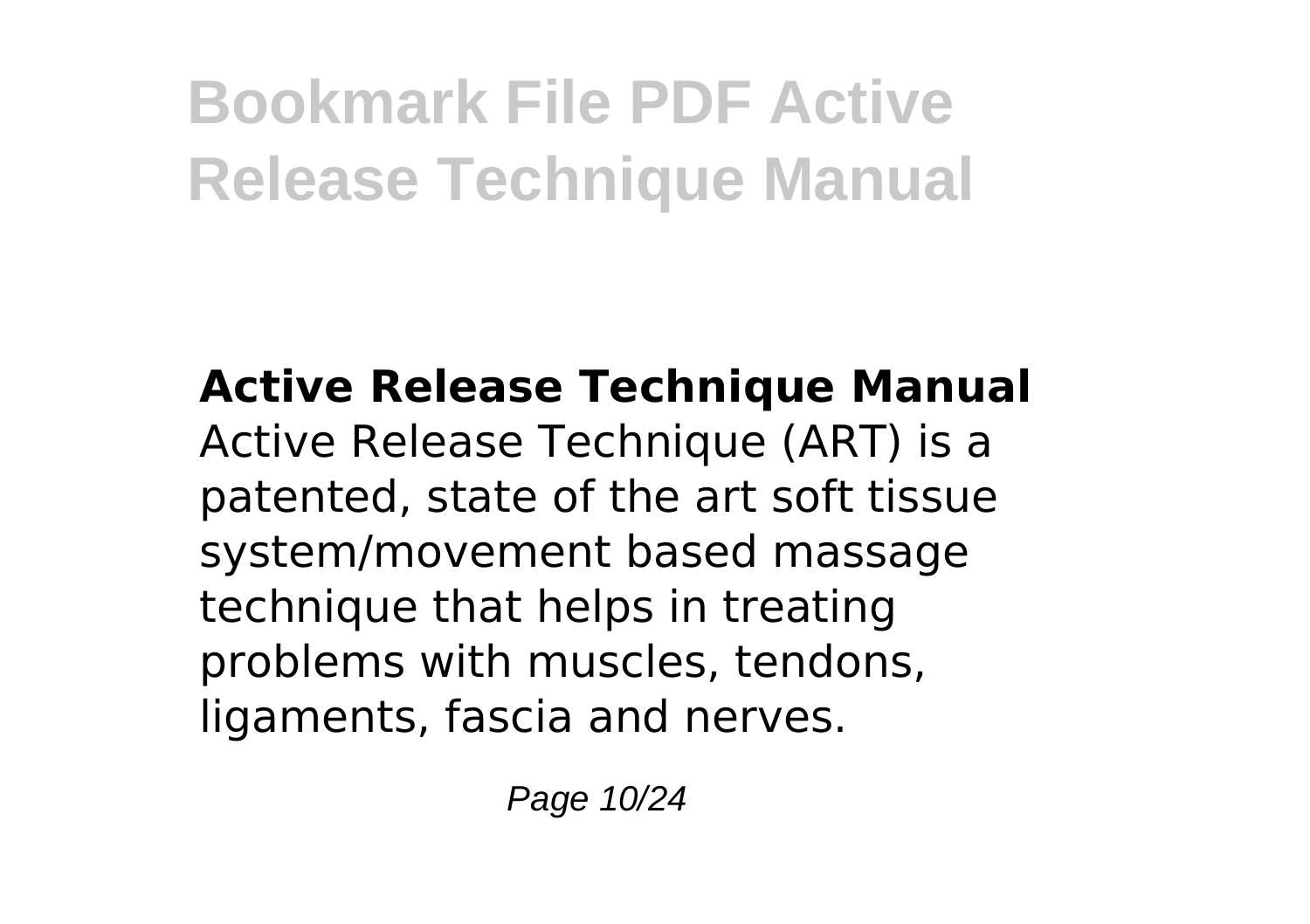#### **Introduction to Active Release Technique® - HSS.edu**

Active Release Techniques (ART) is a form of deep tissue manipulation patented by Dr. P. Michael Leahy in which specified techniques are used to release what are presumed to be soft tissue adhesions. [31] : 578

Page 11/24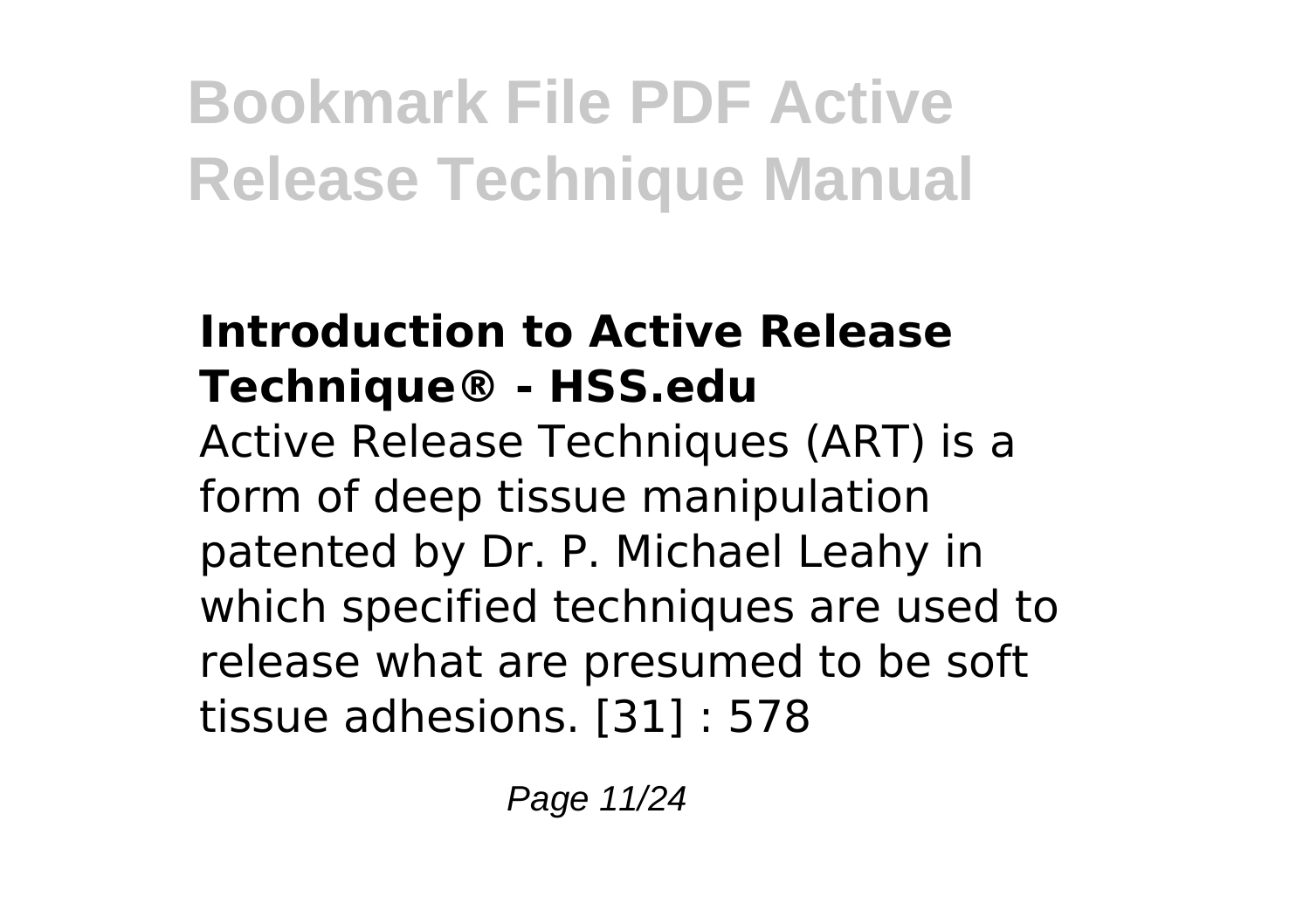#### **What is an Active Release Technique (ART)? Its Benefits ...** Dr. P. Michael Leahy started Active Release Techniques® over 30 years ago. It began as a way to treat soft tissue disorders for elite athletes so that they could get back to peak performance as quickly as possible. In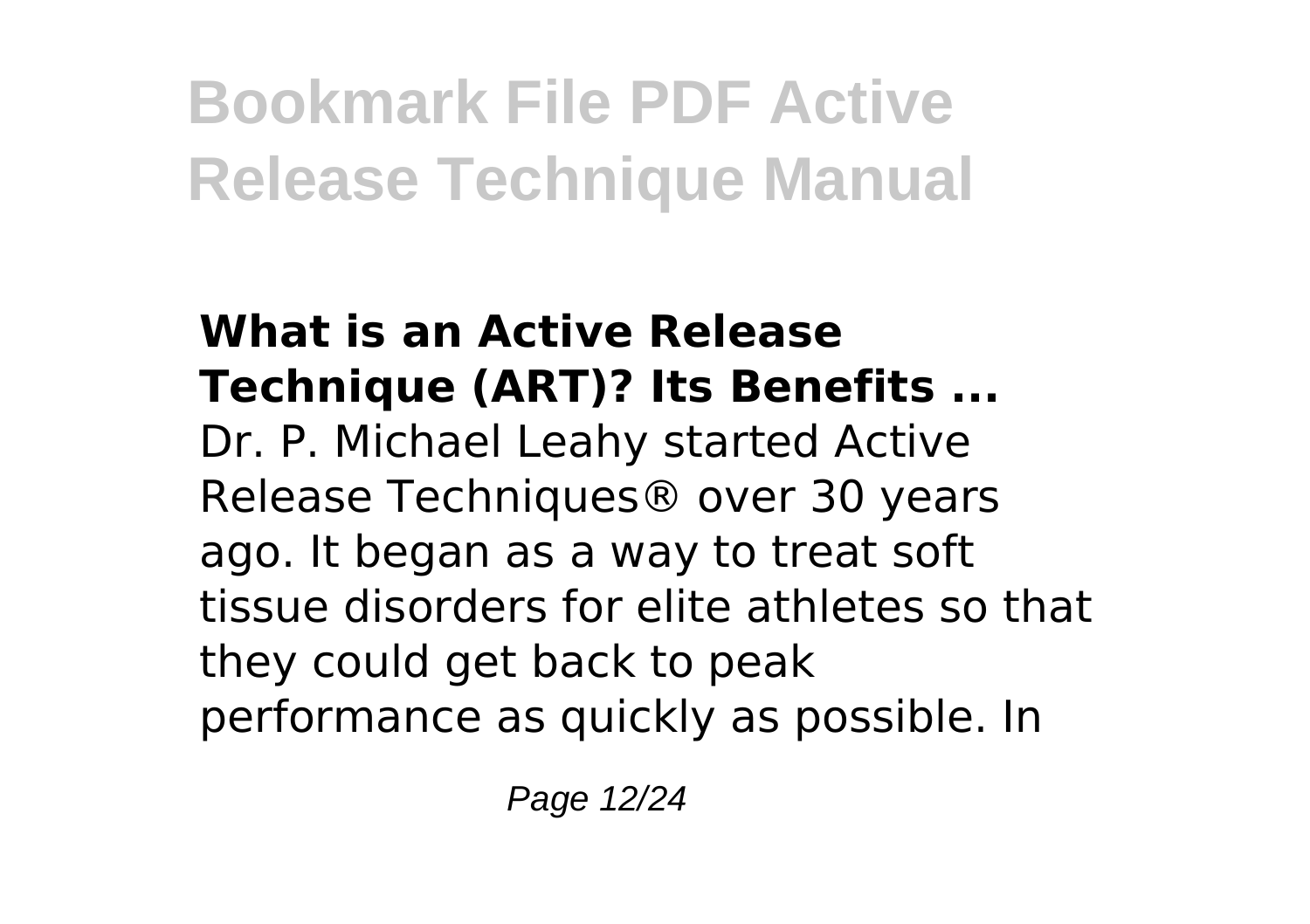1988, colleagues convinced Dr. Leahy to hold a seminar to teach his method of treatment.

#### **Active Release Techniques (ART) — Active Spine & Sport ...**

Active Release Techniques (ART) are a soft tissue method that focuses on relieving tissue tension via the removal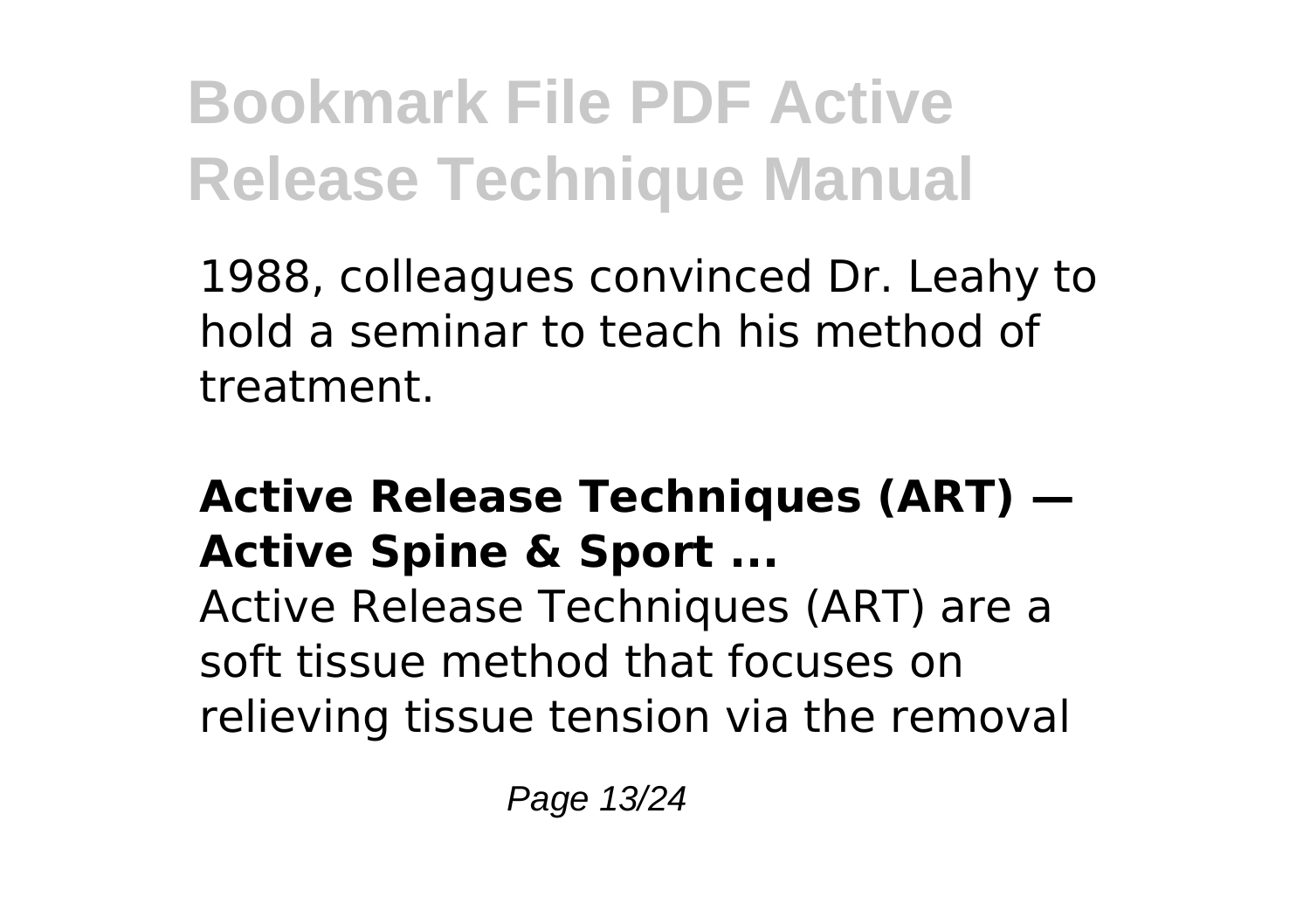of fibrosis/adhesions which can develop in tissues as a result of overload due to repetitive use.[1] These disorders may lead to muscular weakness, numbness, aching, tingling and burning sensations.

#### **Active Release Techniques - Physiopedia**

Active Release Techniques is protected

Page 14/24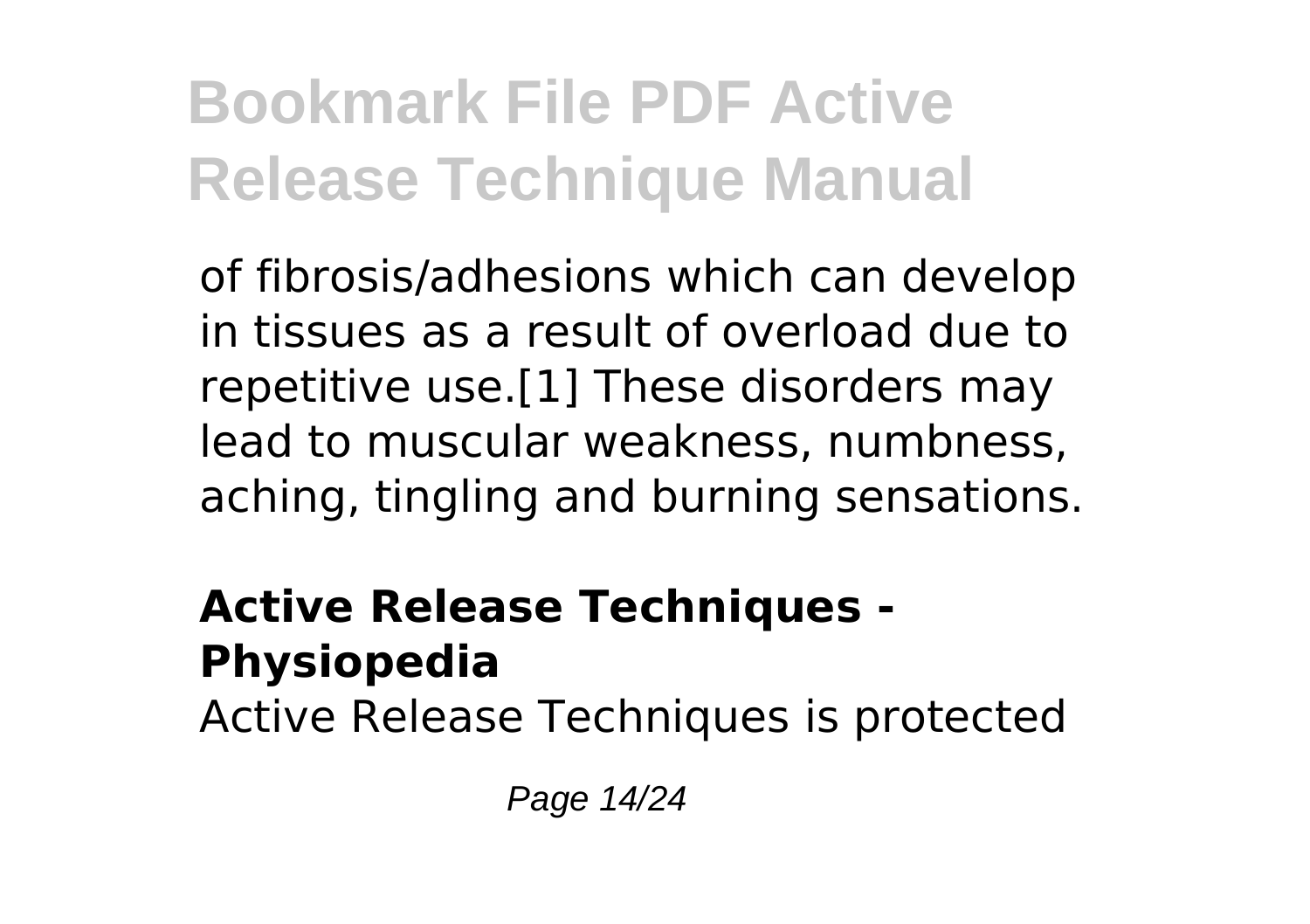by US patent #6,283,916. A patent grants the patent holder exclusive rights to use and sell the ideas contained in the patent. A patent will only be issued if the ideas are new, useful and have not been previously disclosed. This last point of previous disclosure is interesting.

#### **"How is this different from Active**

Page 15/24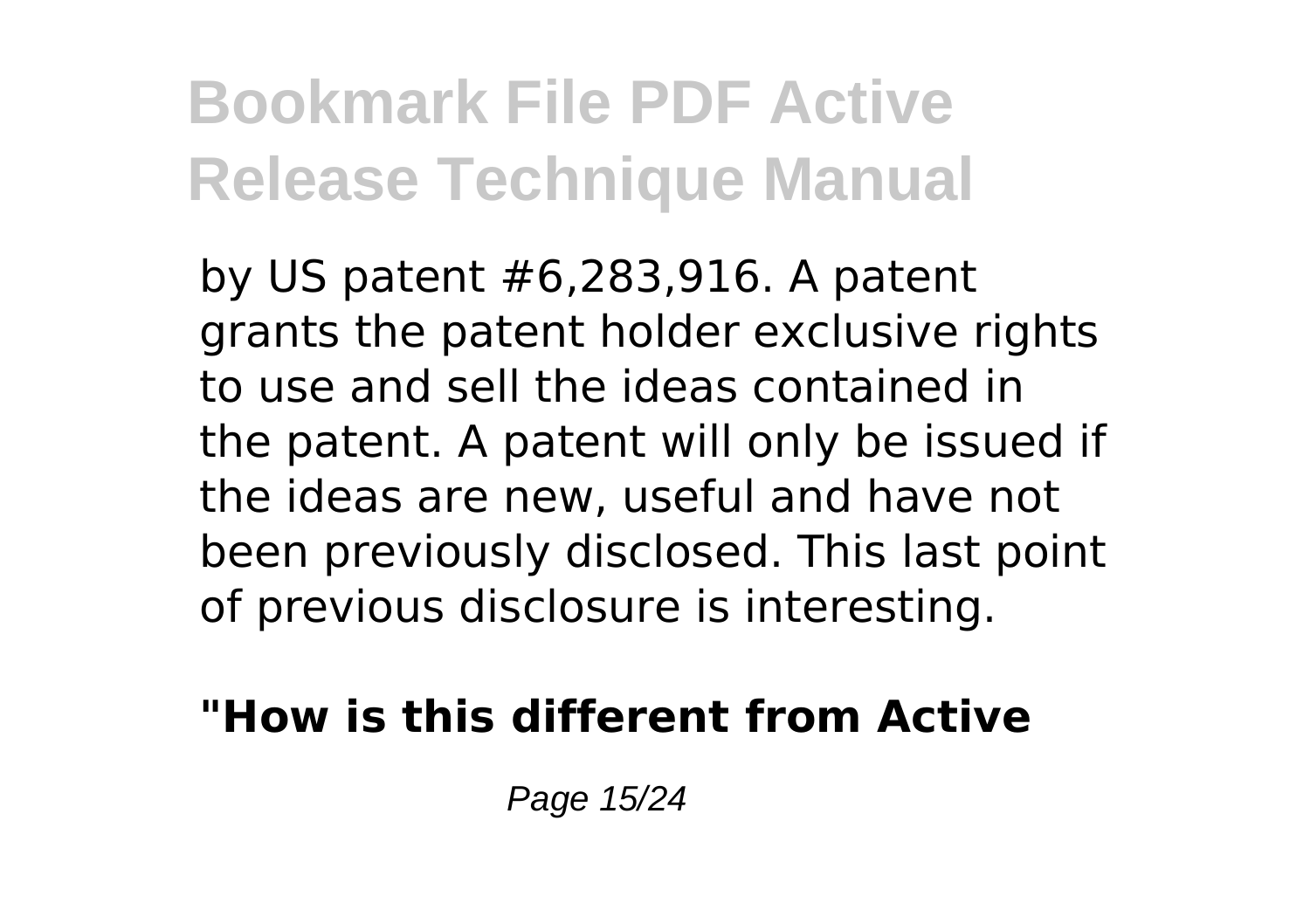#### **Release Technique ...**

Release Your Pain - Resolving Soft Tissue Injuries with Exercise and Active Release Techniques by Abelson, Brian James, Abelson, Kamali Thara (April 25, 2012) Paperback

### **Massage - Wikipedia**

Active Release Technique Shoulder -

Page 16/24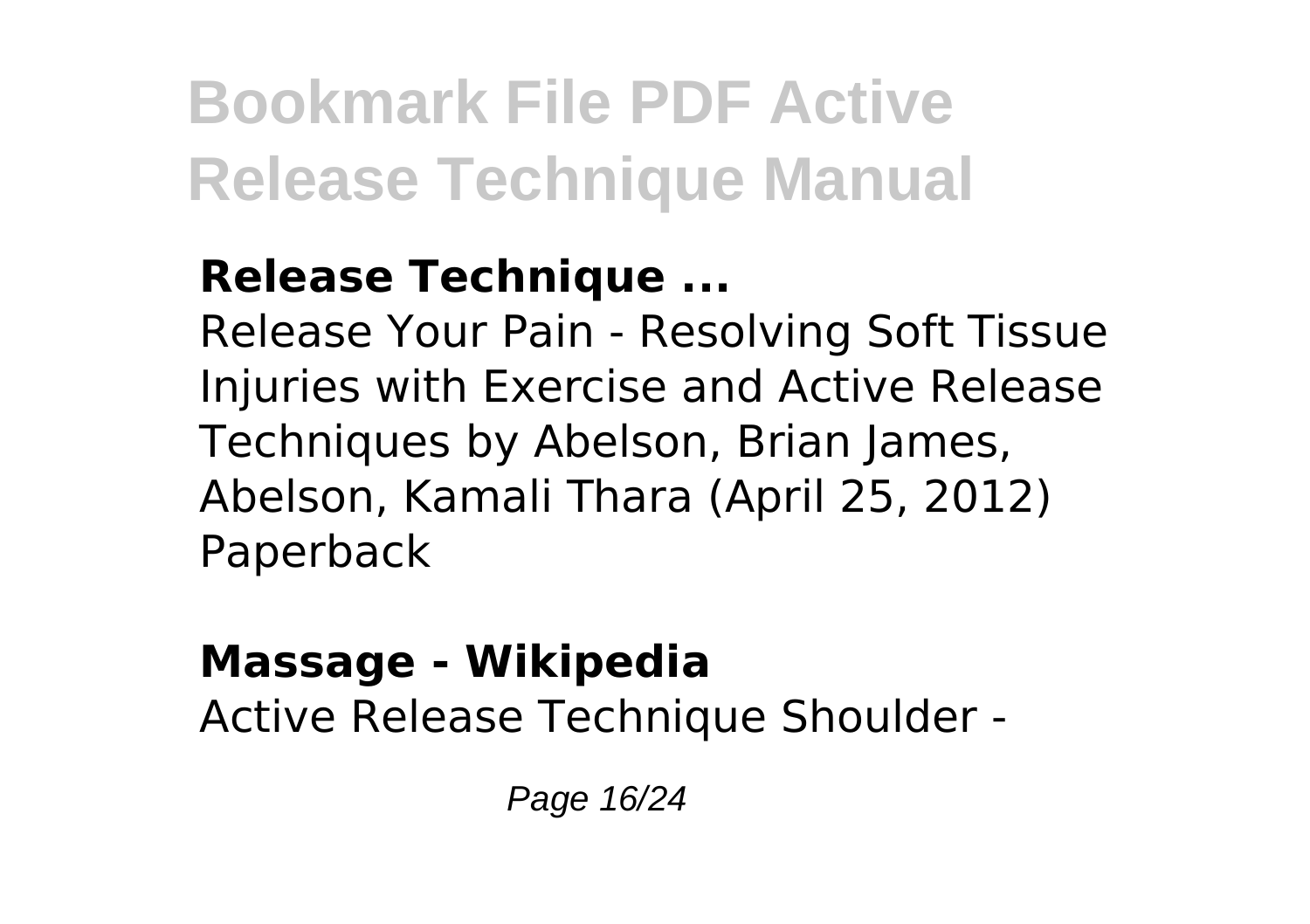Duration: 4:24. Overhead Athletics 14,651 views

#### **Active Release Techniques - Physical Therapy | ATI ...**

The Active Release Technique (ART) is a Manual Therapy technique based on softtissue mobilization. It is used to treat injuries to the muscles, tendons, and

Page 17/24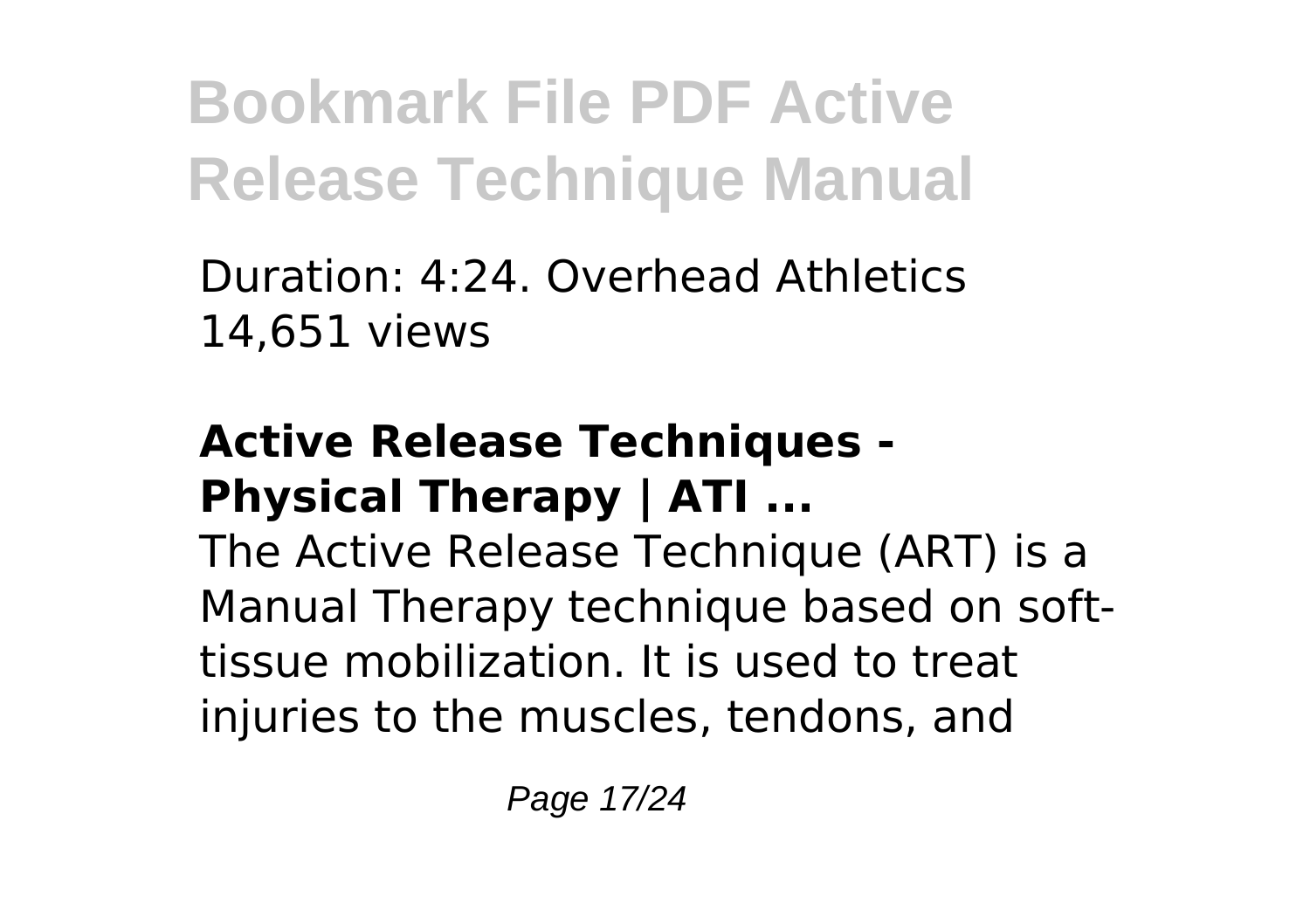ligaments which often stem from repetitive stress or trauma.

#### **Amazon.com: active release technique: Books**

Active Release Techniques: Carpal Tunnel Treatment, Sports Injuries, Soft Tissue Treatment, Headache Relief, Occupational Health, Industrial Injury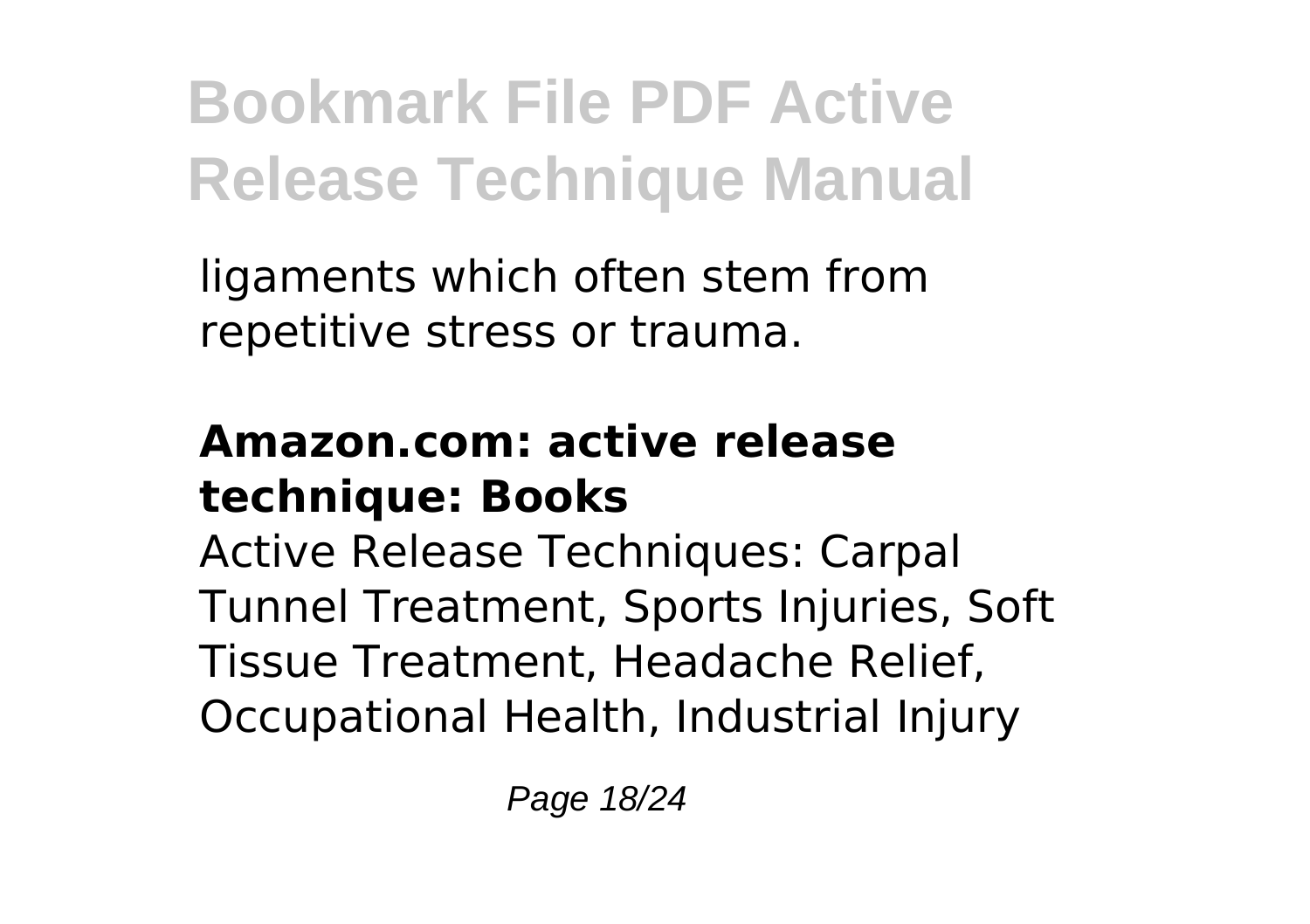Prevention via patented ART®methods

#### **Active Release Technique in Austin | Active Release Therapy**

dry needling, muscle energy technique (MET), Graston technique (GT), manual neuromuscular therapy (MNT), myofascial release (MR), Active Release Technique (ART), and muscle activation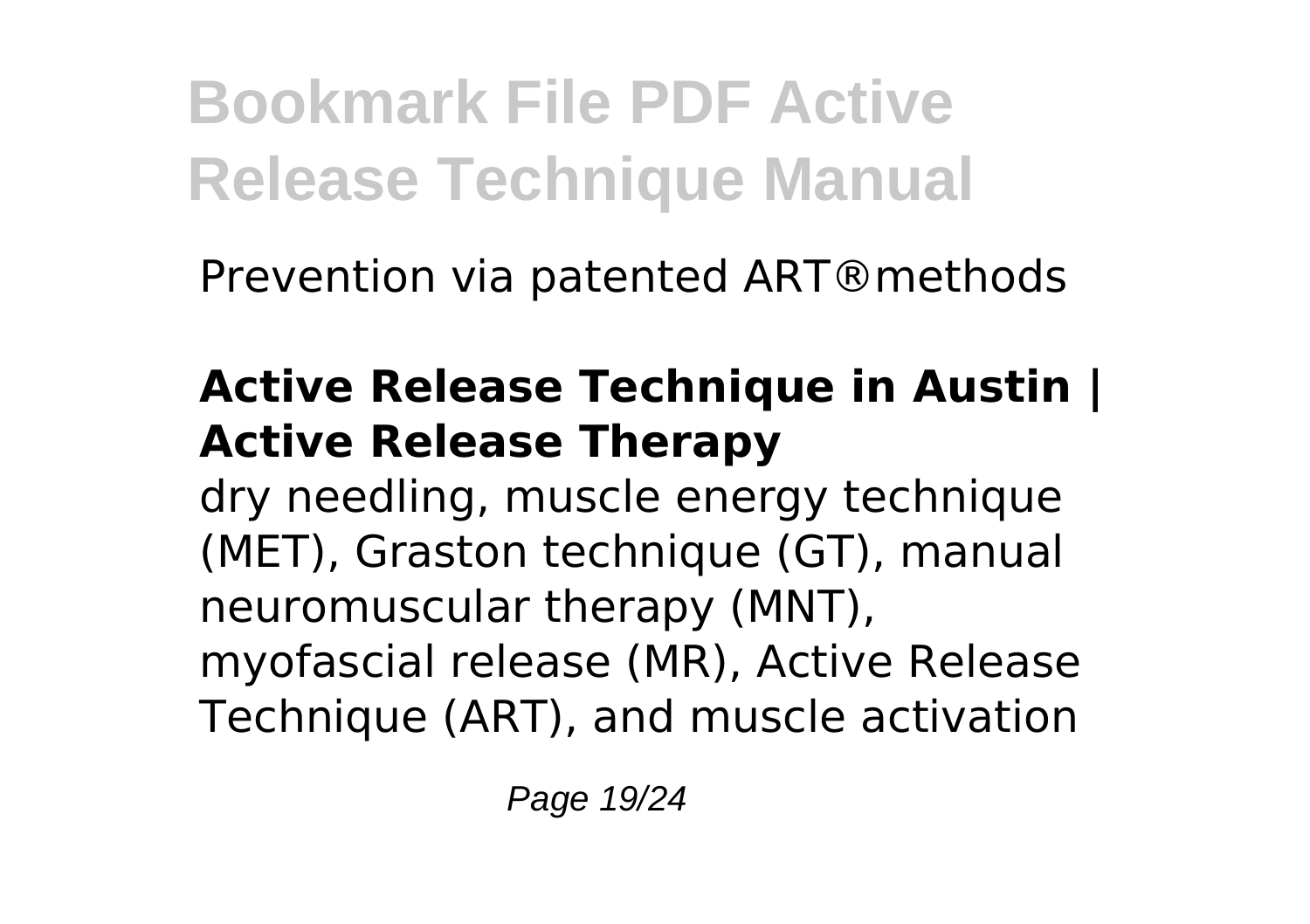technique (MAT). There is limited evidence in the form of randomized controlled studies that indicate the effectiveness of the aforementioned treatment options and rationale for the use of these techniques is mainly anecdotal. The

#### **Manual Works - Active Release**

Page 20/24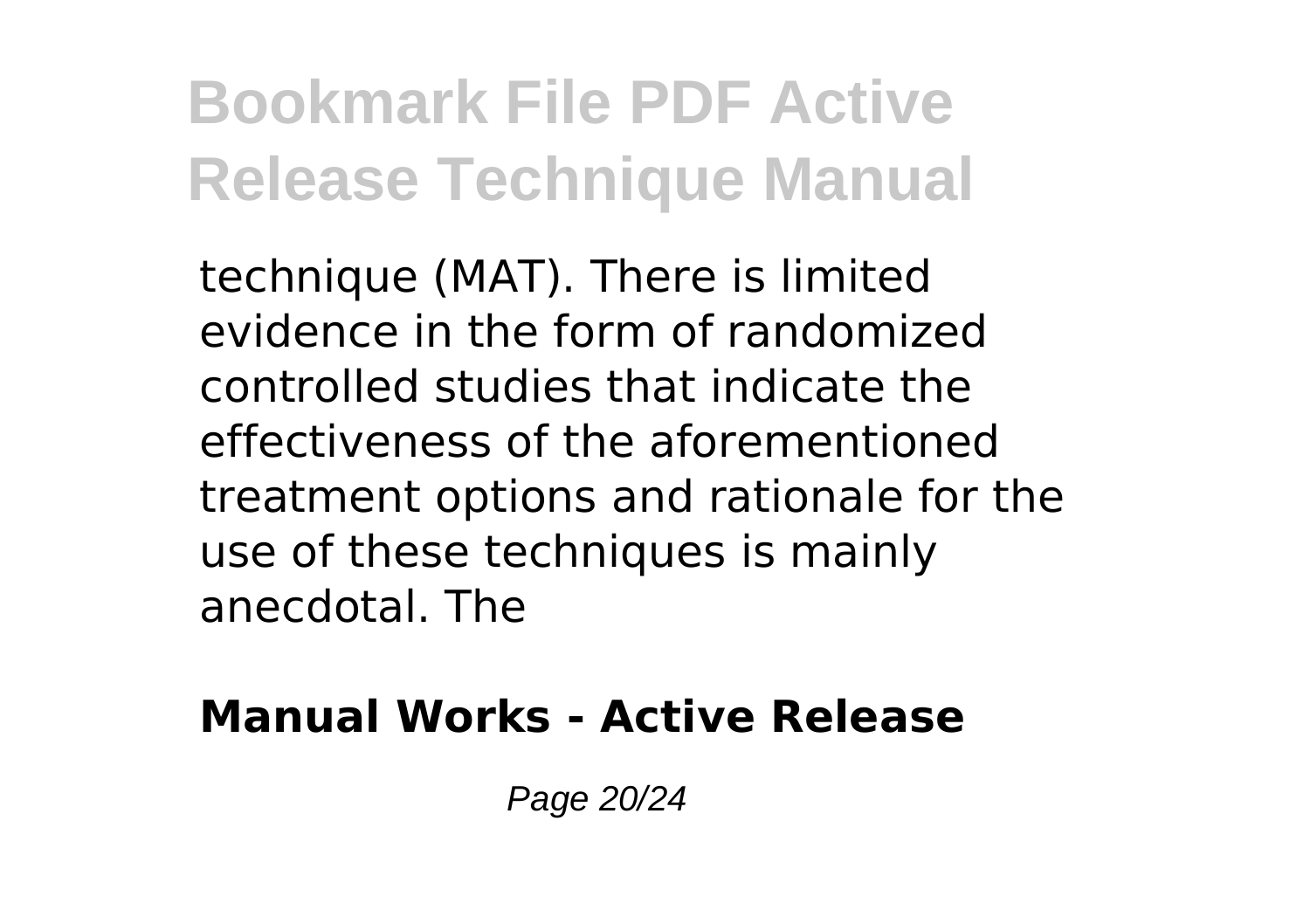**Therapy Mississauga, Active ...** A skilled technique performed by physical therapists with specialized training. Available at select locations.Massage TreatmentART is a patented, state-of-the-art, soft tissue system/movement based Active Release Techniques - Physical Therapy | ATI Physical Therapy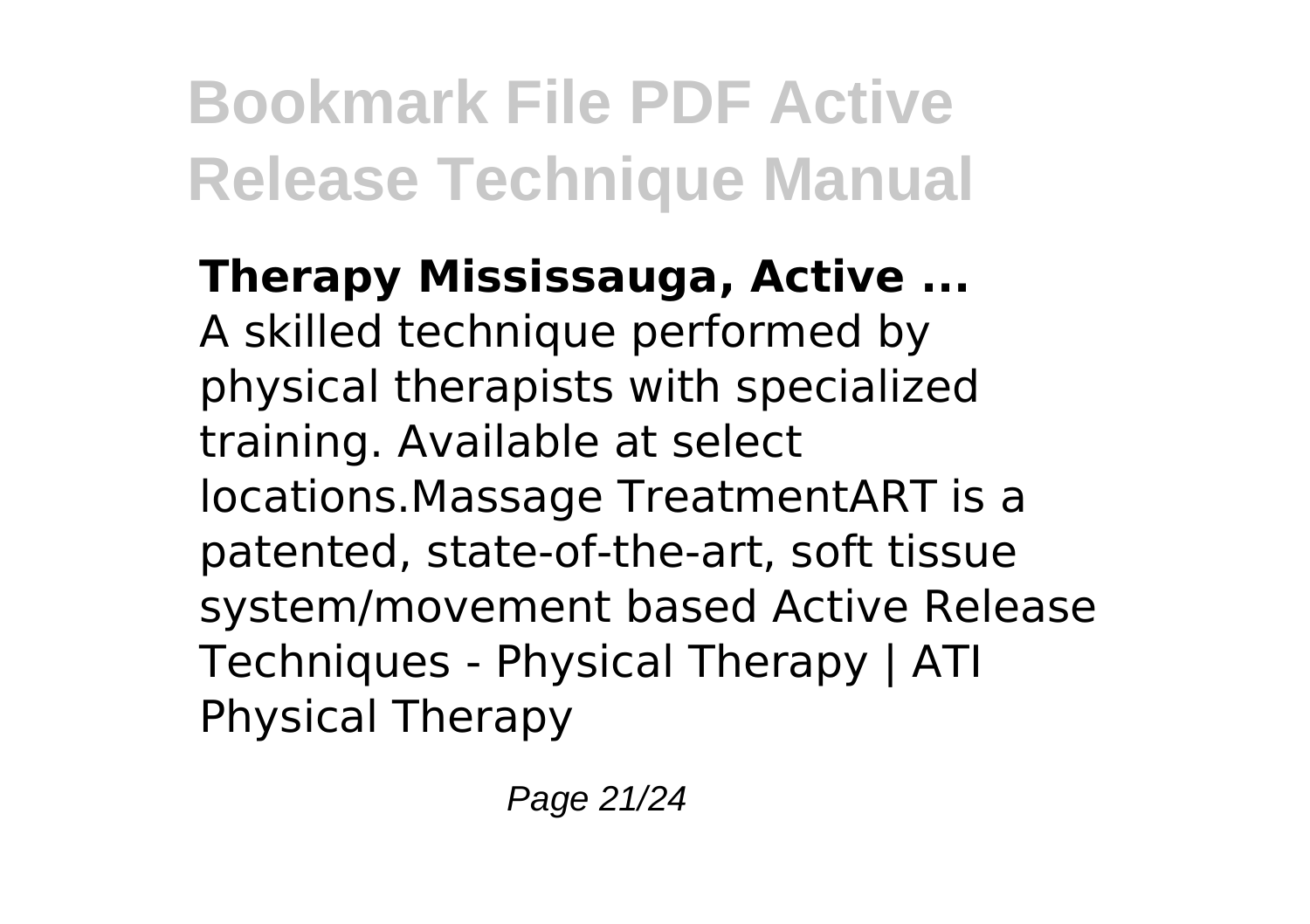#### **Manual Adhesion Release™ and Active Release Techniques ...**

Active Release Therapy, also known as ART®, is a technique used to treat soft tissue injuries and issues with fascia, ligaments, muscles, nerves, and tendons. The therapy originated from the study of athletes and biomechanics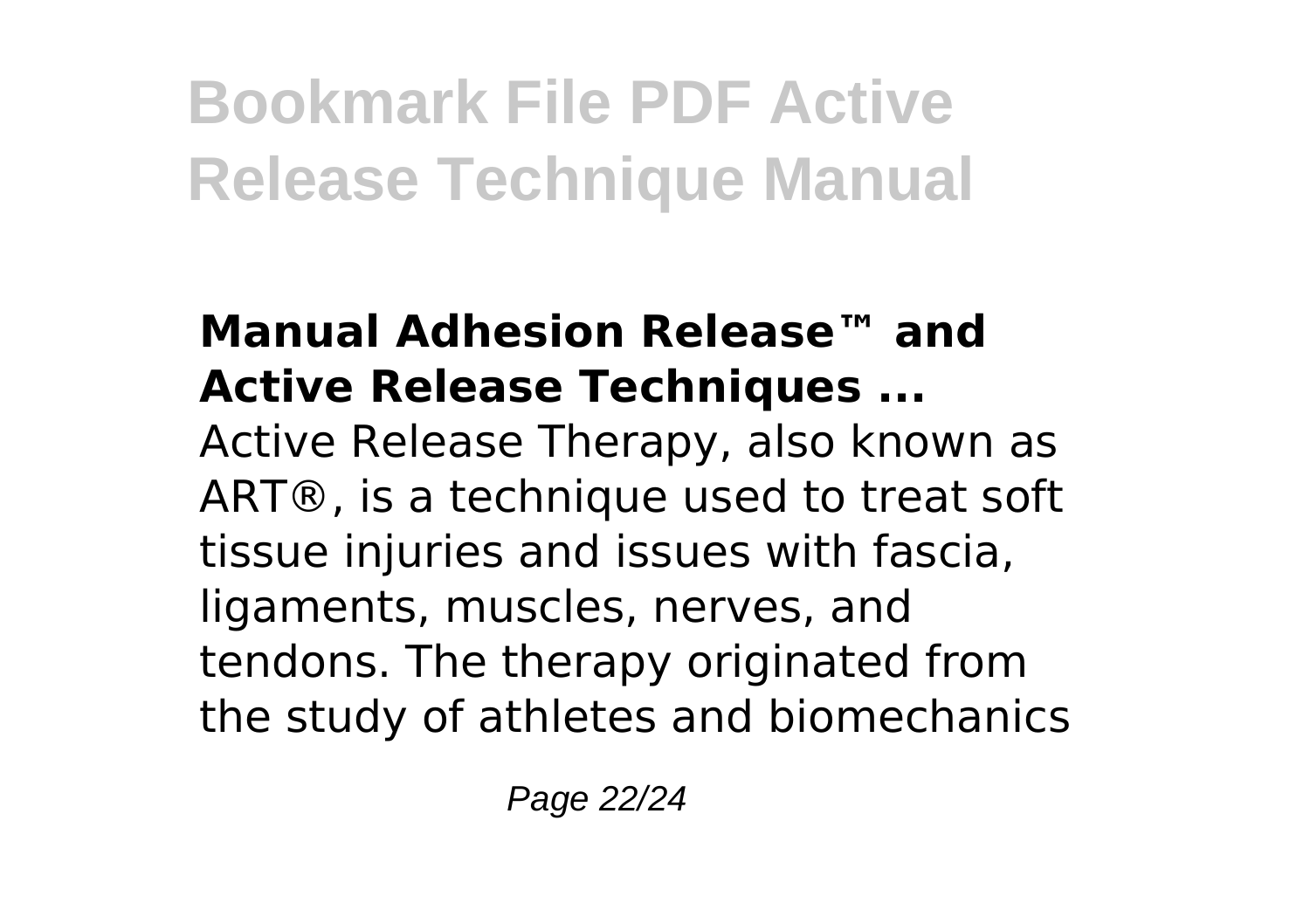and was originally used to tend to sports injuries.

#### **ART Manuals and Videos - Active Release**

ACTIVE RELEASE TECHNIQUES (ART) Specially certified therapists use Active Release Techniques (ART) to diagnose and treat soft tissue injuries created by

Page 23/24